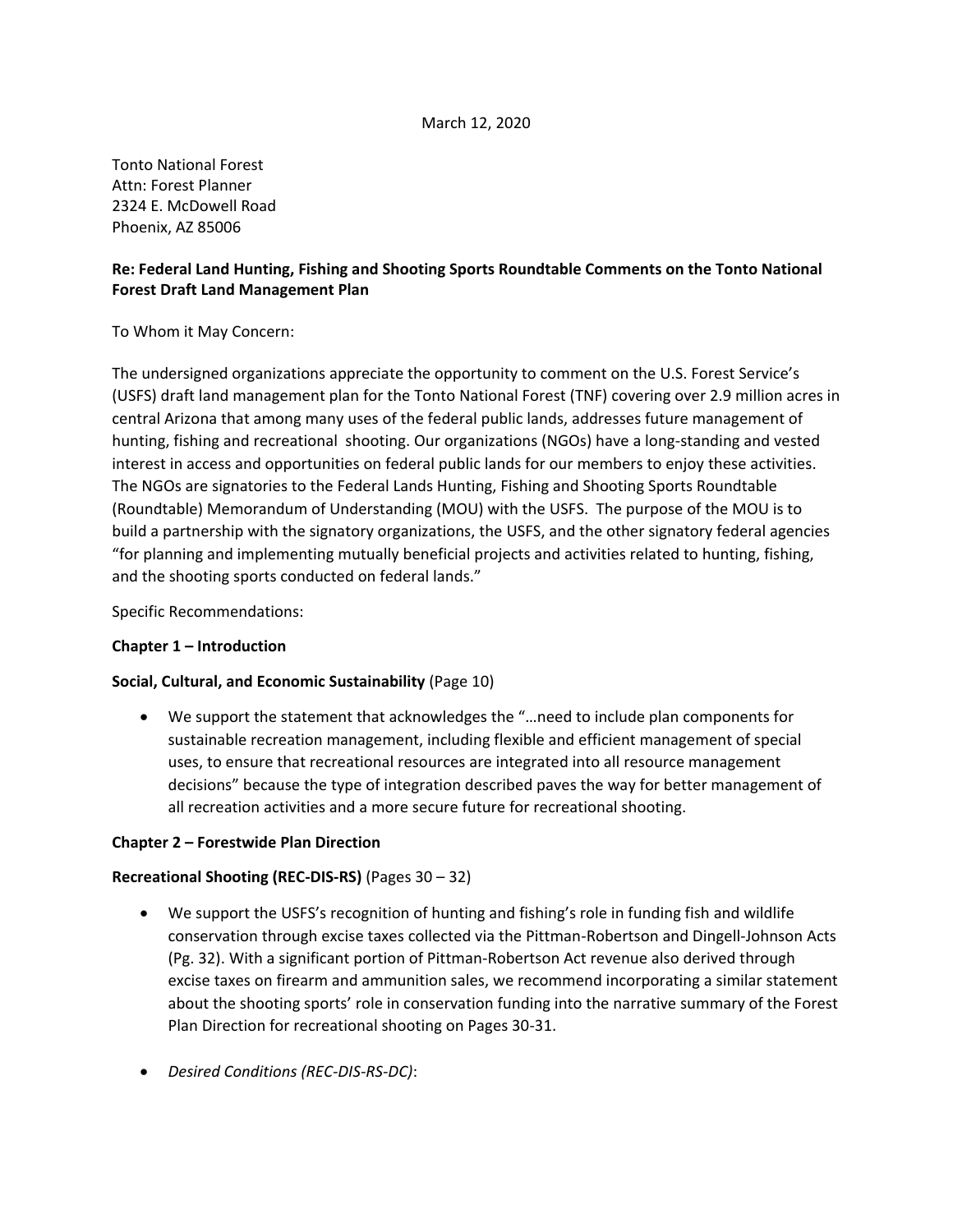- $\circ$  We support the USFS's stated desire to provide recreational shooting opportunities consistent with user demand.
- *Standards (REC-DIS-RS-S):*
	- o We encourage the USFS to incorporate and acknowledge Sec. 4102 and Sec. 4103 of P.L. 116-9 into this section of the Forest Plan Direction to make the public aware that any prohibitions on recreational shooting will be limited to the "smallest area for the least amount of time that is required for public safety, administration, or compliance with applicable laws" consistent with the John D. Dingell, Jr. Conservation, Management, and Recreation Act .
- *Guidelines (REC-DIS-RS-G):*
	- $\circ$  (03): We encourage the USFS to consider whether the mandatory minimum discharge distances noted in Guideline 03 are consistent with the intent of Sec. 4102 and Sec. 4103 of P.L. 116-9. In addition, we encourage the USFS to further define "occupied private property". For example, it is unclear as to whether this term would include the presence of a person occupying a contiguous parcel of private property adjacent to a national forest boundary while standing more than one quarter mile from this boundary.
	- $\circ$  We ask that the USFS explain why the proposed minimum distances (one quarter mile) referenced in the proposed Forest Plan Direction (and subsequently in Chapter 3 of the Draft Environmental Impact Statement) deviate from those found at 36 C.F.R. §261.10 (i.e. "In or within 150 yards of a residence, building, campsite, developed recreation site or occupied area"). In addition, we also request an explanation as to how and why the proposed one quarter mile minimum distance was chosen.
- *Management Approaches for Recreational Shooting*
	- $\circ$  (01): We support the USFS's stated desire to work with partners to identify recreational shooting opportunities, additional public needs, and improve recreational shooting opportunities on the TNF. We encourage the USFS to incorporate communication and cooperation with the MOU Roundtable into this management approach.
	- $\circ$  (02): We support the USFS's language that considers the use of designated shooting areas, permitted and developed shooting ranges, special permit zones, and other management tools to meet demands for recreational shooting while ensuring public safety and natural resource protection and where compatible with other TNF uses and objectives.
	- $\circ$  (03): We recommend that the USFS incorporate communication and cooperation with the MOU Roundtable into this management approach. In addition, we recommend that Tread Lightly's Respected Access is Open Access campaign be incorporated into the Forest Plan Direction. Resources associated with this campaign provide education and stewardship materials specifically tailored to the management of recreational shooting.
	- $\circ$  (04): We also recommend that the USFS incorporate communication and cooperation with the MOU Roundtable and the Arizona Game and Fish Department into this management approach.

### **Wildlife-Related Recreation (REC-WR) (**Pages 32 – 34)

• *Guidelines (REC-WR-G)*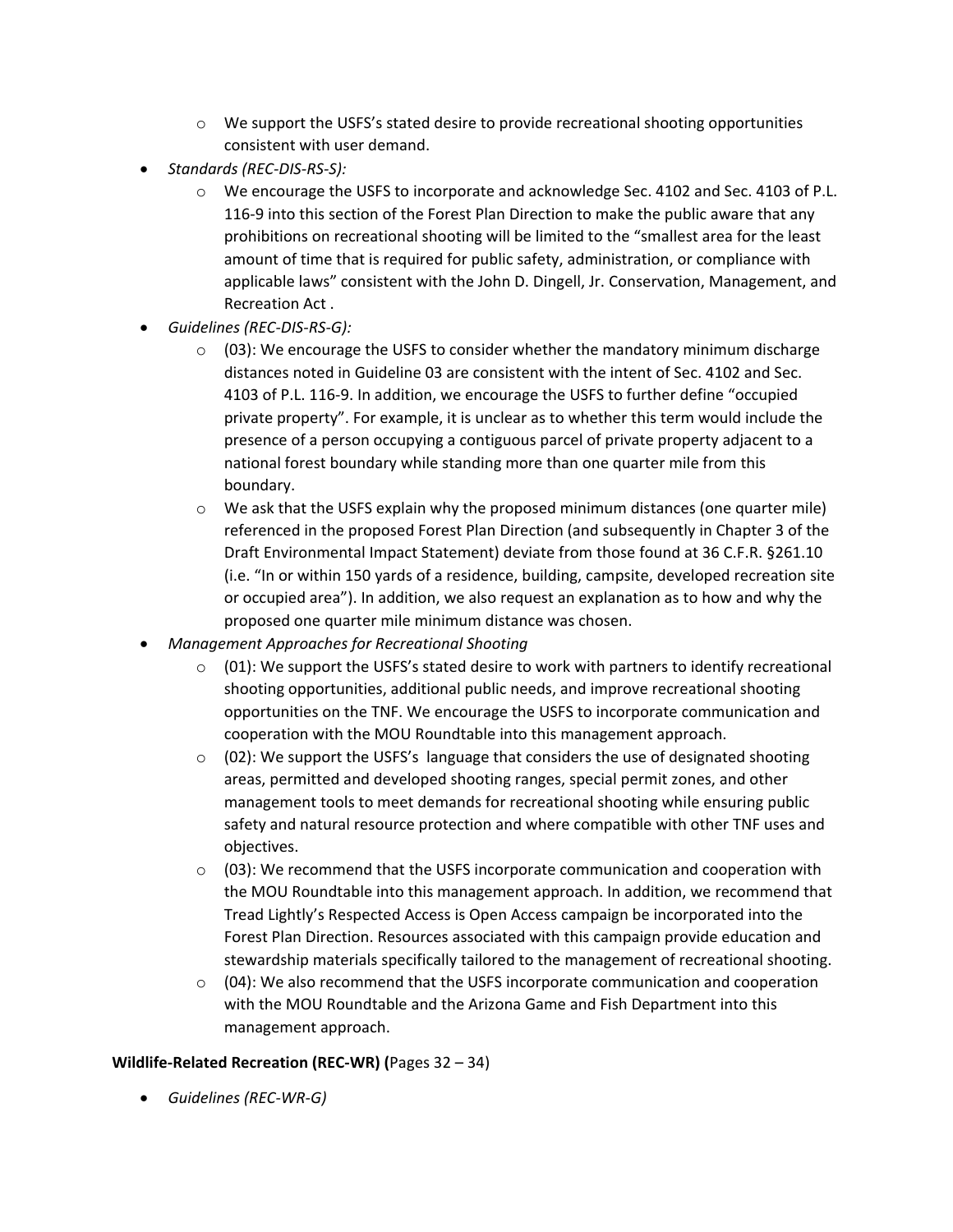- $\circ$  (03): We suggest modifying this guideline to incorporate the word "habitat" between "Wildlife" and "connectivity".
- *Management Approaches for Wildlife Recreation*
	- $\circ$  (01): We recommend changing "Work in collaboration with Arizona Game and Fish Department to" to "Work cooperatively with Arizona Game and Fish Department to".
	- $\circ$  (01) We recommend the incorporation of a management approach that specifically references working cooperatively with the Arizona Game and Fish Department to meet state-approved wildlife population management objectives.
	- $\circ$  (01 d.): We support the USFS's stated desire to plan and prioritize projects that achieve desired conditions for hunting, fishing, and watchable wildlife species and habitats on the TNF.

# **Lands and Access (LA)** (Pages 61-62)

- Generally, we encourage the USFS to use the Forest Plan Direction as an opportunity to standardize the access information that is provided to the public. We suggest providing the public with access to electronically available data that includes: all federal interests, including easements and rights-of-way on private land to which the USFS does not have a fee title interest and that is used to provide recreational access to the TNF; status information with respect to whether roads and trails on the Forest are open or closed; the dates on which roads and trails on the TNF are seasonally open and closed; the types of vehicles that are allowed on each segment of the roads and trails on the TNF including the permissibility of off highway vehicles, motorcycles, bicycles, and passenger vehicles; the boundaries of areas where hunting or recreational shooting is regulated or closed on the TNF; and the boundaries of any portion of a body of water on the TNF closed to entry, closed to watercraft or has horsepower limitation for watercraft.
- *(Guidelines (LA-G):* 
	- $\circ$  We recommend that the USFS include a discussion of how the Forest Management Direction will facilitate completion of the requirements prescribed by Sec. 4105 of P.L. 116-9.

### **Appendix B – Proposed Probable and Possible Future Actions**

### **Recreational Shooting** (Pg. 189)

- (03): We recommend that the USFS incorporate communication and cooperation with the MOU Roundtable into this management approach. In addition, we recommend that the USFS incorporate Tread Lightly's Respected Access is Open Access campaign into the Forest Plan Direction. Resources associated with the campaign provide education and stewardship materials specifically tailored to the management of recreational shooting.
- (04): We also recommend that the USFS incorporate communication and cooperation with the MOU Roundtable and the Arizona Game and Fish Department into this management approach.

### **Wildlife Related Recreation** (Pg. 189)

• (01): We recommend changing "Work in collaboration with Arizona Game and Fish Department to" to "Work cooperatively with Arizona Game and Fish Department to".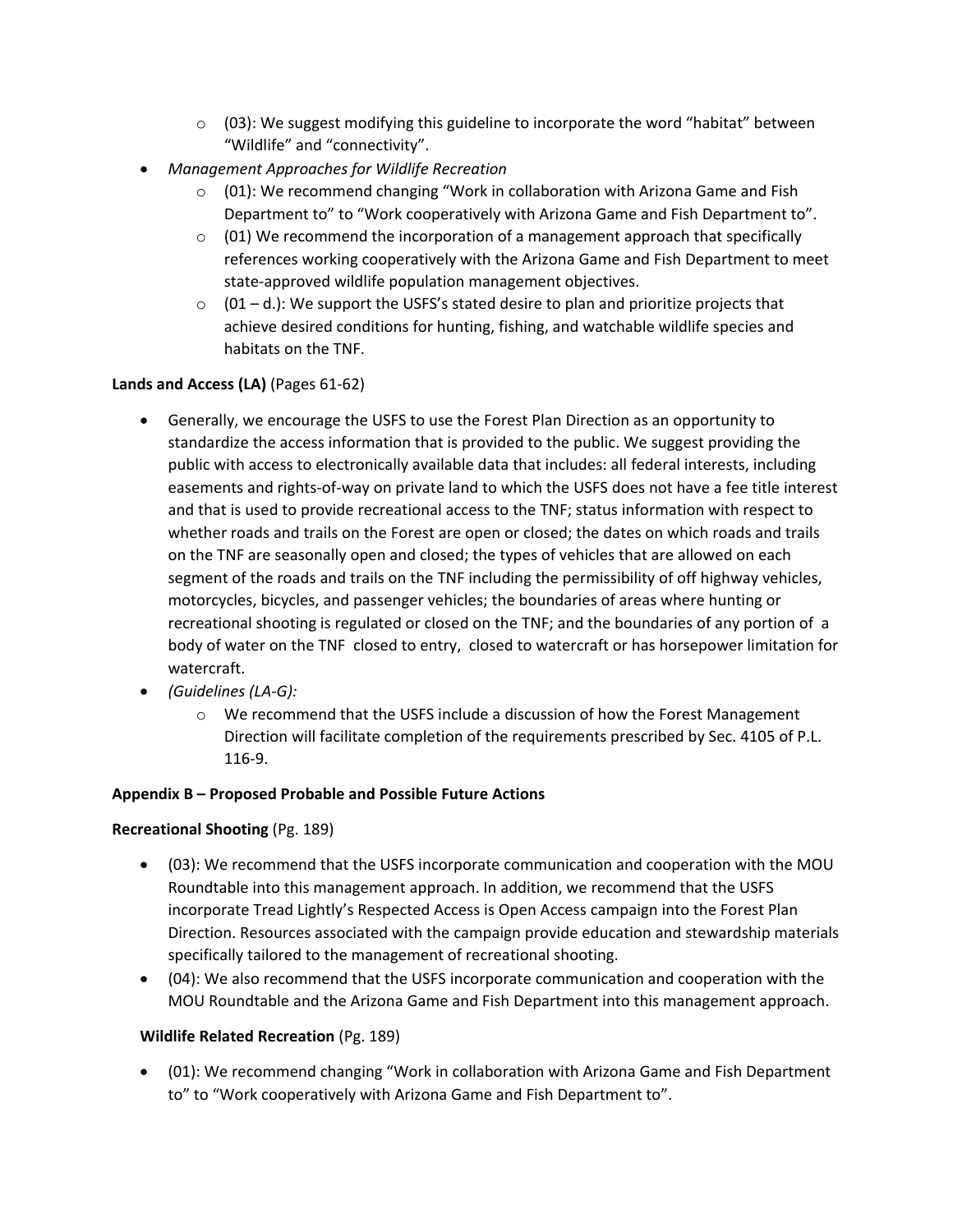• (01): We recommend the incorporation of a management approach that specifically references working cooperatively with the Arizona Game and Fish Department to meet state-approved wildlife population management objectives.

# **Lands and Access** (Pg. 193)

- We encourage the USFS to provide the public with access to electronically available data that includes: all federal interests, including easements and rights-of-way on private land to which the USFS does not have a fee title interest and that is used to provide recreational access to the TNF; status information with respect to whether roads and trails on the TNF are open or closed; the dates on which roads and trails on the TNF are seasonally open and closed; the types of vehicles that are allowed on each segment of the roads and trails on the TNF including the permissibility of off highway vehicles, motorcycles, bicycles, and passenger vehicles; the boundaries of areas where hunting or recreational shooting is regulated or closed on the TNF; and the boundaries of any portion of any portion of a body of water on the TNF that is closed to entry, is closed to watercraft or has horsepower limitation for watercraft.
- (02): We encourage the USFS to include a discussion of how the Forest Management Direction will facilitate completion of the requirements prescribed by Sec. 4105 of P.L. 116-9.

## **Draft Environmental Impact Statement**

## **Chapter 3 – Affected Environment and Environmental Consequences**

### **Recreation**

### **Cumulative Effects** (Pages 105-106)

• On page 106, the DEIS suggests that additional hunting and fishing could result in impacts to wildlife health and populations. We recommend striking this reference unless there are specific and quantifiable examples of regulated hunting and fishing resulting in detrimental impacts to wildlife health or wildlife populations on the TNF.

### **Environmental Effects – Alternative A Effects** (Page 109)

- *"The nature and extent of closure orders do not allow creative solutions to provide safe and responsible shooting opportunities in these areas. The user conflict is generally resolved, if it is addressed at all, by excluding recreational shooters entirely from a particular area. These closure orders' temporary nature also not allow consistency of management by area or forestwide."*
	- o Comment: Since its inception, the Roundtable has pursued creative solutions to issues associated with recreational shooting short of closures, which often seems the only tool in the toolbox that is used. Hence, we applaud the TNF's stated goal of working with the Arizona Game and Fish Department and local shooter-partners in more creative management decision making. Again, we recommend including the MOU Roundtable as a potential partner in seeking these creative solutions.

In summary, we appreciate the TNF's recognition that hunting, fishing and recreational shooting are valued activities deserving of consideration throughout the management planning process. As noted in